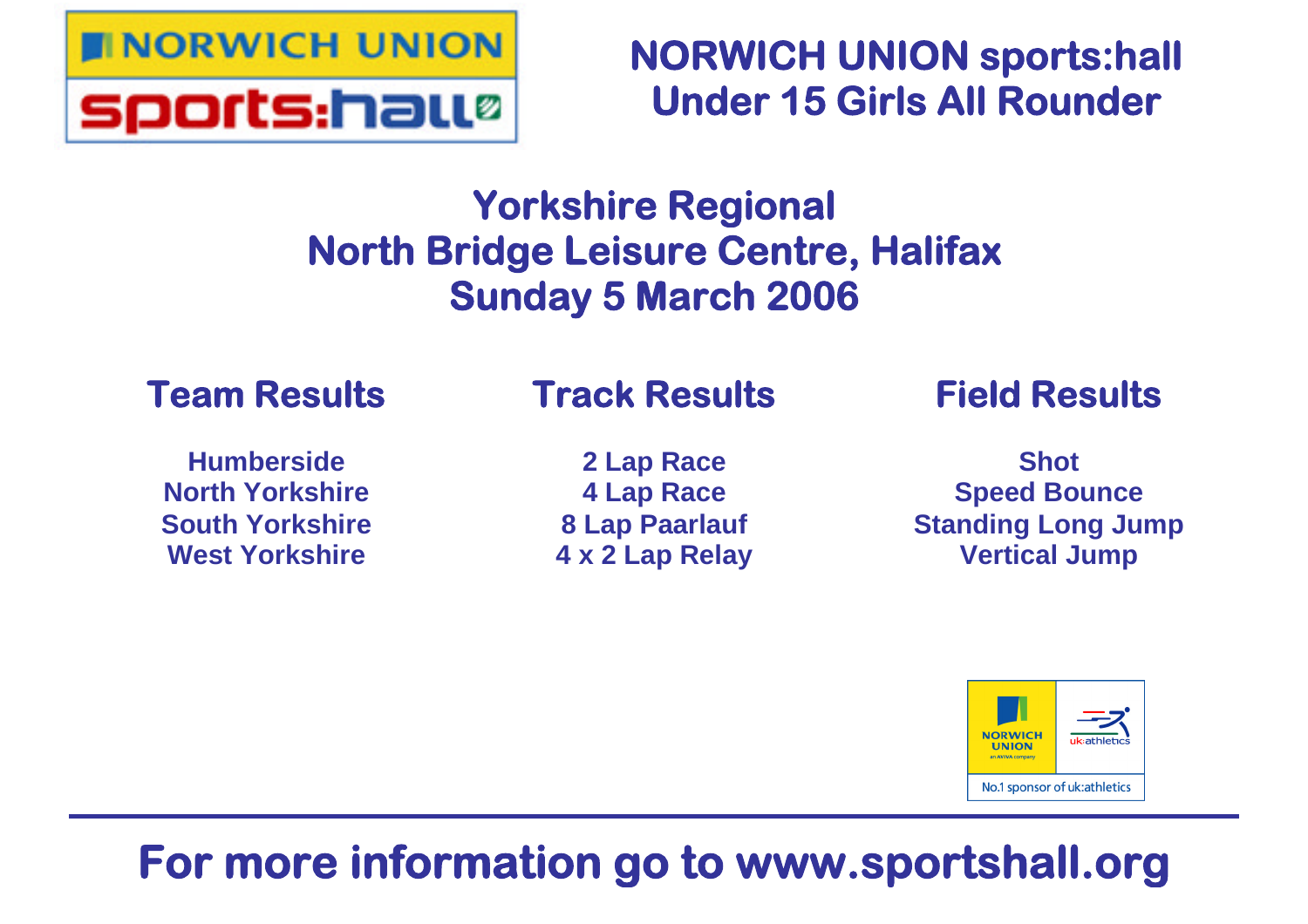## **Competition Results**

### **Competition: Venue: Date**

NUS-Yorkshire Regional Under 15 Girls North Bridge Leisure Cente, Halifax 5 Mar 2006

| Ranking | Team              | <b>Score</b> | <b>Individual</b> | P8 | 4x2 |
|---------|-------------------|--------------|-------------------|----|-----|
|         | West Yorkshire    | 660          | 530               | 70 | 60  |
|         | 2 Humberside      | 608          | 498               | 60 | 50  |
|         | 3 South Yorkshire | 587          | 517               |    | 70  |
|         | North Yorkshire   | 410          | 360               | 50 |     |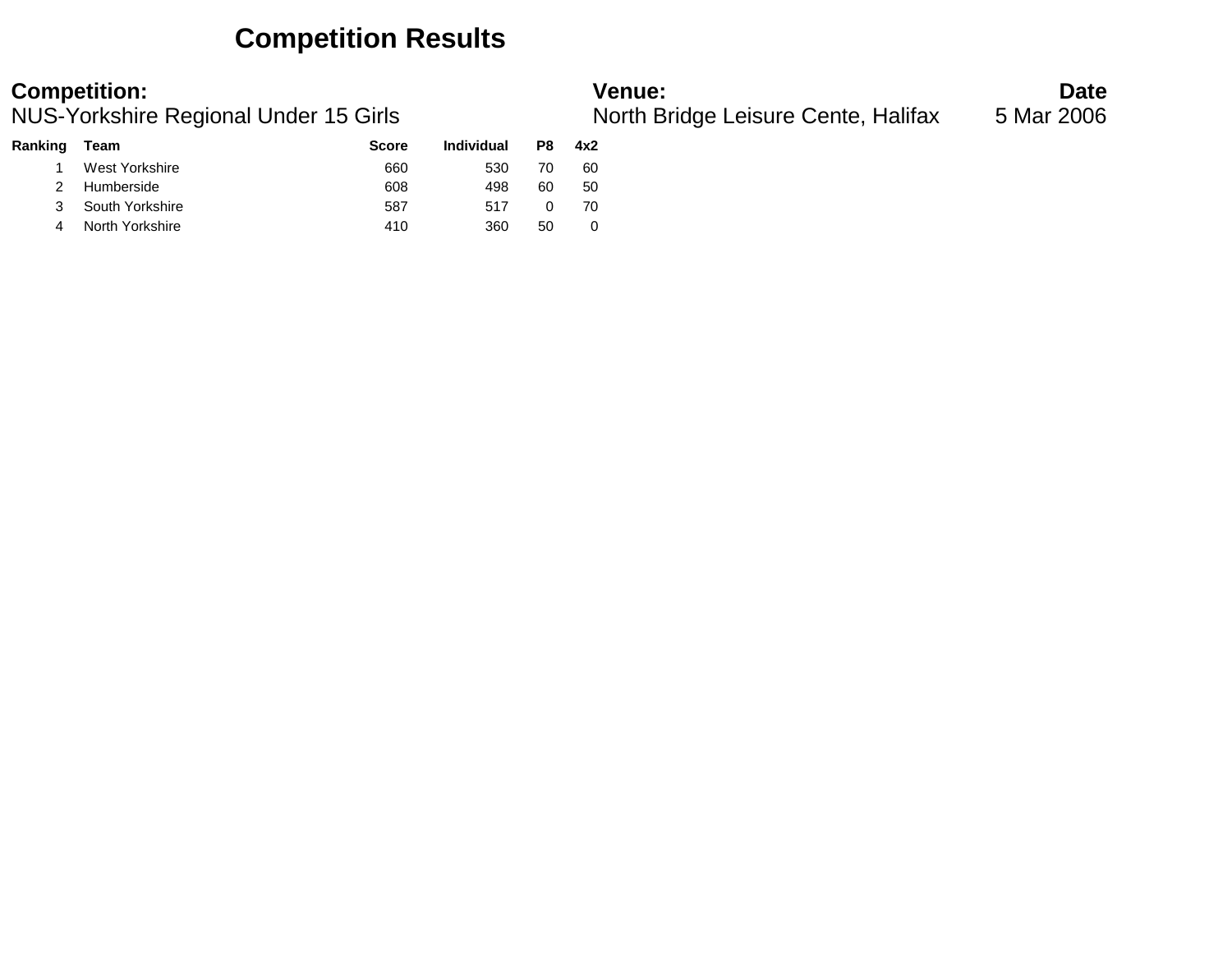## **Athlete Results**

| Ranking | <b>BibNo Athlete</b>  | Team            | <b>Score</b> | 2LR | 4LR | S  | <b>SB</b> | <b>SLJ</b> | VJ |
|---------|-----------------------|-----------------|--------------|-----|-----|----|-----------|------------|----|
|         | 66 Ellis Newby        | South Yorkshire | 146          | 50  |     | 48 |           |            | 48 |
| 2       | 74 Joanna Bullock     | West Yorkshire  | 138          |     | 50  | 40 |           | 48         |    |
| $3=$    | 49 Katie Roberts      | Humberside      | 134          | 46  |     | 42 |           |            | 46 |
| $3=$    | 71 Kathryn Blackburn  | West Yorkshire  | 134          |     | 38  | 50 |           | 46         |    |
| $5=$    | 58 Leanne Shaw        | North Yorkshire | 130          | 48  |     |    | 32        | 50         |    |
| $5=$    | 63 Rebecca Middleton  | South Yorkshire | 130          |     | 48  |    | 50        | 32         |    |
| $7=$    | 70 Rachel Speight     | West Yorkshire  | 129          | 39  |     |    | 47        |            | 43 |
| $7=$    | 72 Jessica Dobson     | West Yorkshire  | 129          | 39  |     |    | 47        |            | 43 |
| 9       | 50 Saskia Berkin      | Humberside      | 126          |     | 44  | 38 |           | 44         |    |
| 10      | 75 Caroline Sanderson | West Yorkshire  | 123          |     | 36  |    | 37        |            | 50 |
| 11      | 65 Amy Lee            | South Yorkshire | 121          | 43  |     | 44 |           |            | 34 |
| $12 =$  | 53 Dawn Jackson       | Humberside      | 120          |     | 46  | 34 |           |            | 40 |
| $12 =$  | 64 Lisa Reditt        | South Yorkshire | 120          |     | 40  |    | 44        | 36         |    |
| $12 =$  | 73 Tanya Cooper       | West Yorkshire  | 120          | 32  |     | 46 |           | 42         |    |
| 15      | 56 Ruth Hill          | North Yorkshire | 119          | 43  |     | 36 |           | 40         |    |
| 16      | 54 Hayley Strachan    | Humberside      | 118          |     | 42  |    | 40        |            | 36 |
| 17      | 57 Brogan Fraser      | North Yorkshire | 111          | 36  |     |    | 37        |            | 38 |
| 18      | 52 Beth Hay           | Humberside      | 102          | 30  |     |    | 34        | 38         |    |
| $19=$   | 51 Jessica Ding       | Humberside      | 100          | 28  |     |    | 42        | 30         |    |
| $19=$   | 67 Rebecca Collins    | South Yorkshire | 100          | 34  |     | 32 |           | 34         |    |
| 21      | 76 Emma Rawnsley      | West Yorkshire  | $\mathbf 0$  |     |     |    |           |            |    |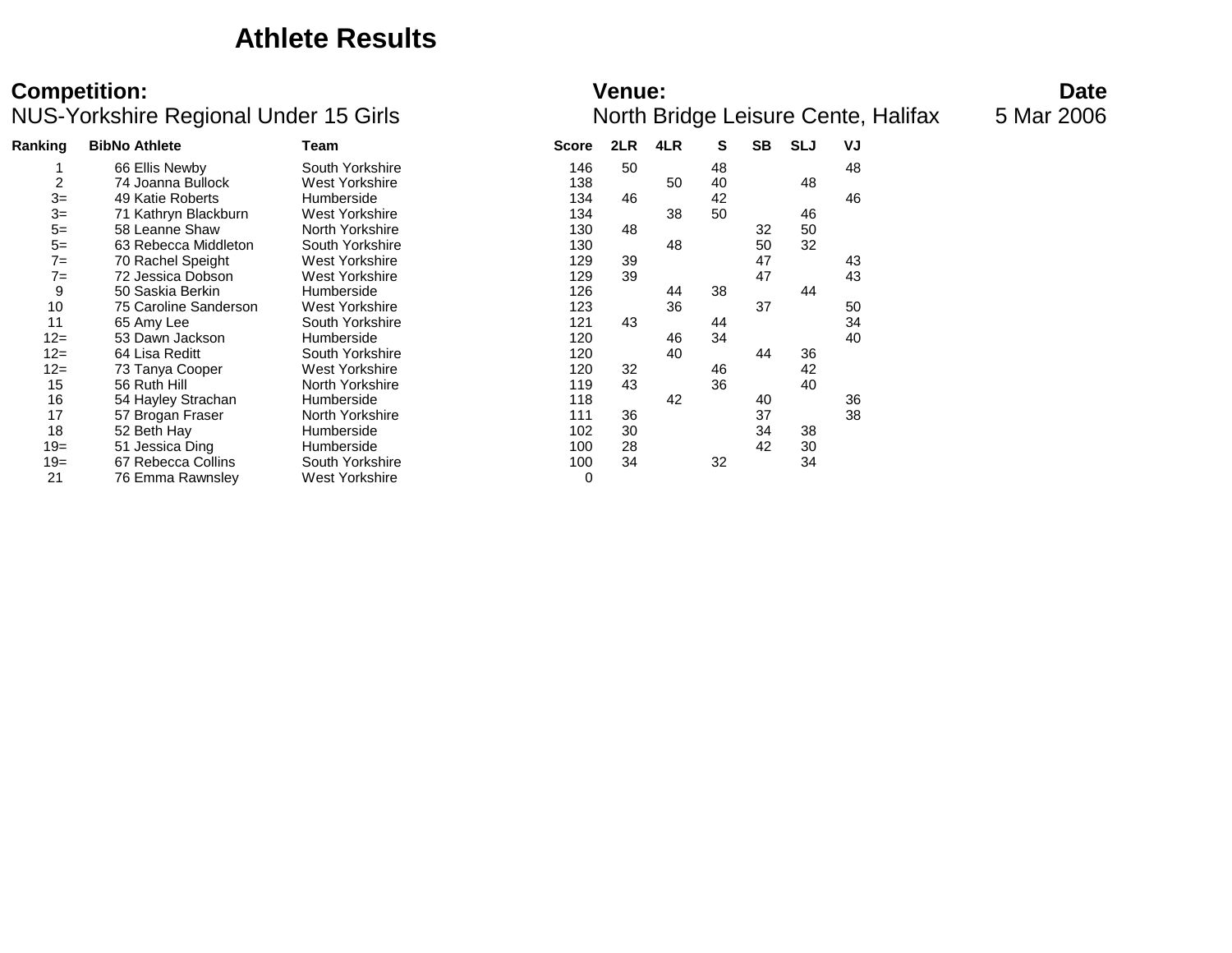## **Team Results Humberside (orange)**

|         | <b>Competition:</b>   | <b>NUS-Yorkshire Regional Under 15 Girls</b> |              |                   |       |     | <b>Venue:</b>     |                   | North Bridge Leisure Cente, Halifax |             |         | <b>Date</b><br>5 Mar 2006 |
|---------|-----------------------|----------------------------------------------|--------------|-------------------|-------|-----|-------------------|-------------------|-------------------------------------|-------------|---------|---------------------------|
| Ranking | Team                  |                                              | <b>Score</b> | <b>Individual</b> | P8    | 4x2 |                   |                   |                                     |             |         |                           |
|         | <b>West Yorkshire</b> |                                              | 660          | 530               | 70    | 60  |                   |                   |                                     |             |         |                           |
| 2       | Humberside            |                                              | 608          | 498               | 60    | 50  |                   |                   |                                     |             |         |                           |
| 3       | South Yorkshire       |                                              | 587          | 517               | 0     | 70  |                   |                   |                                     |             |         |                           |
| 4       | North Yorkshire       |                                              | 410          | 360               | 50    | 0   |                   |                   |                                     |             |         |                           |
|         | <b>Comp No Name</b>   |                                              | <b>Event</b> |                   | Perf1 |     | Perf <sub>2</sub> | Perf <sub>3</sub> | Perf4                               | <b>Best</b> | Ranking | <b>Points</b>             |
|         | 49                    | <b>Katie Roberts</b>                         | 2LR          |                   | 23.2  |     |                   |                   |                                     | 23.2        | 3       | 46                        |
|         | 49                    | <b>Katie Roberts</b>                         | S            |                   | 6.46  |     | 6.55              | 6.76              |                                     | 6.76        | 5       | 42                        |
|         | 49                    | <b>Katie Roberts</b>                         | VJ           |                   | 52    |     | 53                | 53                |                                     | 53          | 3       | 46                        |
|         | 50                    | Saskia Berkin                                | 4LR          |                   | 51.6  |     |                   |                   |                                     | 51.6        | 4       | 44                        |
|         | 50                    | Saskia Berkin                                | S            |                   | 6.48  |     | 6.63              | 6.58              |                                     | 6.63        | 7       | 38                        |
|         | 50                    | Saskia Berkin                                | SLJ          |                   | 2.12  |     | 2.12              | 2.16              |                                     | 2.16        | 4       | 44                        |
|         | 51                    | Jessica Ding                                 | 2LR          |                   | 25.7  |     |                   |                   |                                     | 25.7        | 12      | 28                        |
|         | 51                    | Jessica Ding                                 | <b>SB</b>    |                   | 74    |     |                   |                   |                                     | 74          | 5       | 42                        |
|         | 51                    | Jessica Ding                                 | SLJ          |                   | 1.57  |     | 1.74              | 1.72              |                                     | 1.74        | 11      | 30                        |
|         | 52                    | Beth Hay                                     | 2LR          |                   | 25.2  |     |                   |                   |                                     | 25.2        | 11      | 30                        |
|         | 52                    | <b>Beth Hay</b>                              | <b>SB</b>    |                   | 66    |     |                   |                   |                                     | 66          | 9       | 34                        |
|         | 52                    | Beth Hay                                     | <b>SLJ</b>   |                   | 2.00  |     | 1.06              | 2.06              |                                     | 2.06        | 7       | 38                        |
|         | 53                    | Dawn Jackson                                 | 4LR          |                   | 51.5  |     |                   |                   |                                     | 51.5        | 3       | 46                        |
|         | 53                    | Dawn Jackson                                 | S            |                   | 6.28  |     | 5.82              | 5.74              |                                     | 6.28        | 9       | 34                        |
|         | 53                    | Dawn Jackson                                 | VJ           |                   | 50    |     | 47                | 47                |                                     | 50          | 6       | 40                        |
|         | 54                    | Hayley Strachan                              | 4LR          |                   | 52.0  |     |                   |                   |                                     | 52.0        | 5       | 42                        |
|         | 54                    | <b>Hayley Strachan</b>                       | <b>SB</b>    |                   | 71    |     |                   |                   |                                     | 71          | 6       | 40                        |
|         | 54                    | Hayley Strachan                              | VJ           |                   | 44    |     | 45                | 46                |                                     | 46          | 8       | 36                        |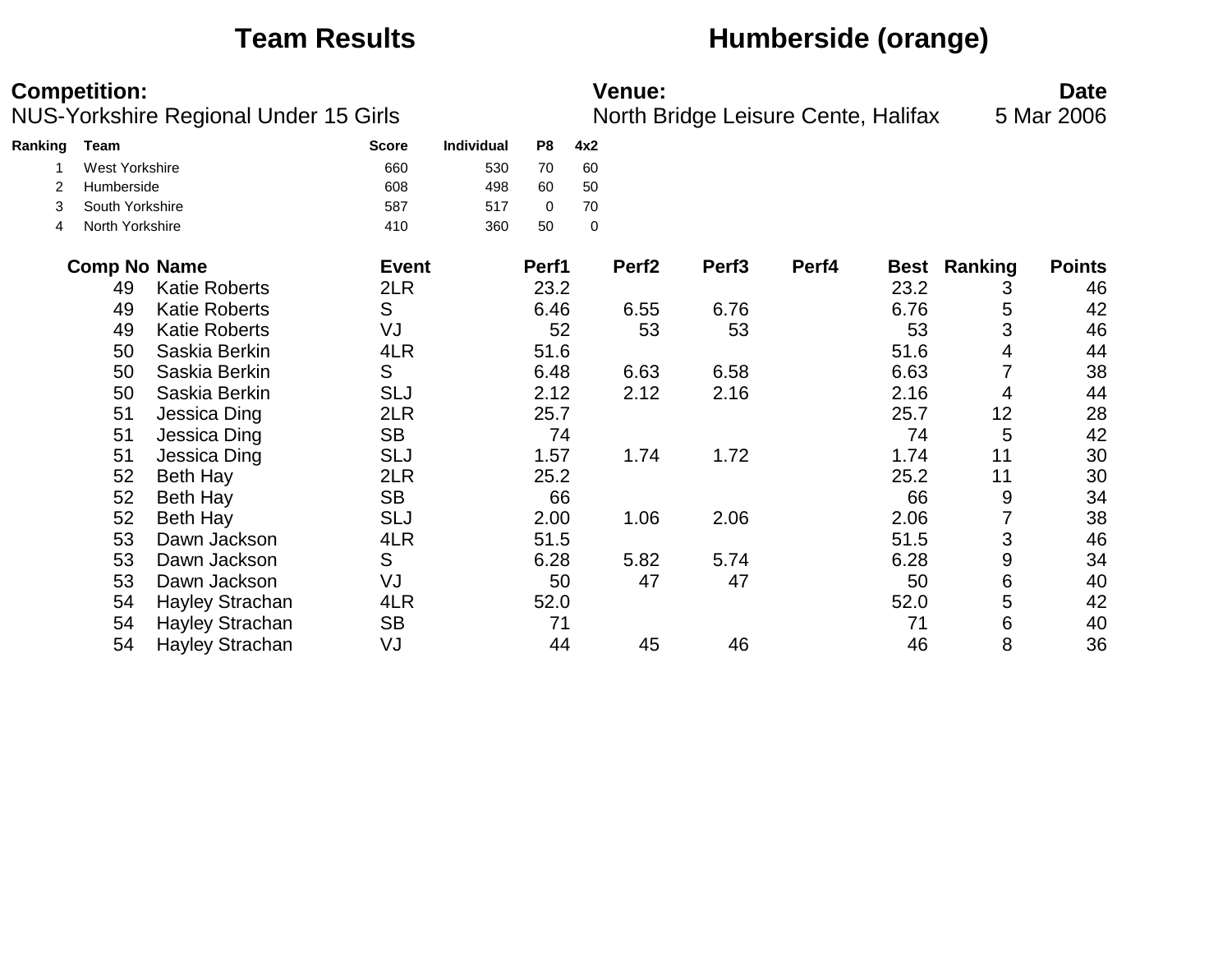## **Team Results North Yorkshire (navy)**

|         | <b>Competition:</b><br>NUS-Yorkshire Regional Under 15 Girls |                      |              |                   |                | <b>Venue:</b><br>North Bridge Leisure Cente, Halifax |                   |                   |       |             |         | <b>Date</b><br>5 Mar 2006 |
|---------|--------------------------------------------------------------|----------------------|--------------|-------------------|----------------|------------------------------------------------------|-------------------|-------------------|-------|-------------|---------|---------------------------|
| Ranking | Team                                                         |                      | <b>Score</b> | <b>Individual</b> | P <sub>8</sub> | 4x2                                                  |                   |                   |       |             |         |                           |
|         | West Yorkshire                                               |                      | 660          | 530               | 70             | 60                                                   |                   |                   |       |             |         |                           |
|         | Humberside                                                   |                      | 608          | 498               | 60             | 50                                                   |                   |                   |       |             |         |                           |
| 3       | South Yorkshire                                              |                      | 587          | 517               | $\mathbf{0}$   | 70                                                   |                   |                   |       |             |         |                           |
| 4       | North Yorkshire                                              |                      | 410          | 360               | 50             | 0                                                    |                   |                   |       |             |         |                           |
|         | <b>Comp No Name</b>                                          |                      | <b>Event</b> |                   | Perf1          |                                                      | Perf <sub>2</sub> | Perf <sub>3</sub> | Perf4 | <b>Best</b> | Ranking | <b>Points</b>             |
|         | 56                                                           | <b>Ruth Hill</b>     | 2LR          |                   | 23.5           |                                                      |                   |                   |       | 23.5        | $4=$    | 43                        |
|         | 56                                                           | <b>Ruth Hill</b>     | S            |                   | 6.41           |                                                      | 6.10              | 6.30              |       | 6.41        | 8       | 36                        |
|         | 56                                                           | <b>Ruth Hill</b>     | <b>SLJ</b>   |                   | 1.94           |                                                      | 1.86              | 2.10              |       | 2.10        | 6       | 40                        |
|         | 57                                                           | <b>Brogan Fraser</b> | 2LR          |                   | 24.1           |                                                      |                   |                   |       | 24.1        | 8       | 36                        |
|         | 57                                                           | <b>Brogan Fraser</b> | <b>SB</b>    |                   | 70             |                                                      |                   |                   |       | 70          | $7 =$   | 37                        |
|         | 57                                                           | <b>Brogan Fraser</b> | VJ           |                   | 42             |                                                      | 37                | 48                |       | 48          |         | 38                        |
|         | 58                                                           | Leanne Shaw          | 2LR          |                   | 22.9           |                                                      |                   |                   |       | 22.9        | 2       | 48                        |
|         | 58                                                           | Leanne Shaw          | <b>SB</b>    |                   | 64             |                                                      |                   |                   |       | 64          | 10      | 32                        |
|         | 58                                                           | <b>Leanne Shaw</b>   | <b>SLJ</b>   |                   | 2.08           |                                                      | 2.12              | 2.34              |       | 2.34        |         | 50                        |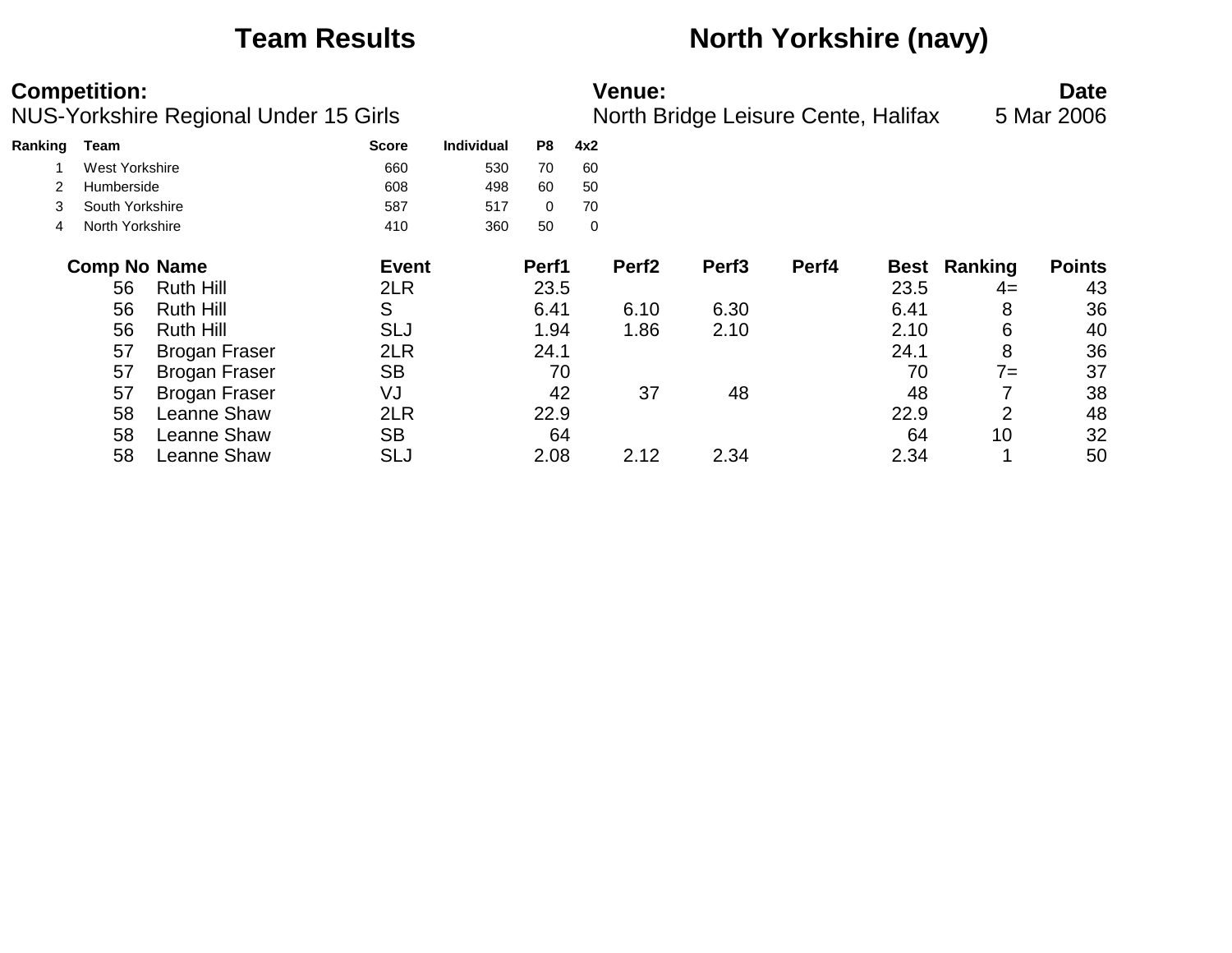## **Team Results South Yorkshire (red)**

|         | <b>Competition:</b>   |                                              |              |                   |       |     | <b>Venue:</b>     |                                     |       |             |                | <b>Date</b>   |
|---------|-----------------------|----------------------------------------------|--------------|-------------------|-------|-----|-------------------|-------------------------------------|-------|-------------|----------------|---------------|
|         |                       | <b>NUS-Yorkshire Regional Under 15 Girls</b> |              |                   |       |     |                   | North Bridge Leisure Cente, Halifax |       |             |                | 5 Mar 2006    |
| Ranking | <b>Team</b>           |                                              | <b>Score</b> | <b>Individual</b> | P8    | 4x2 |                   |                                     |       |             |                |               |
|         | <b>West Yorkshire</b> |                                              | 660          | 530               | 70    | 60  |                   |                                     |       |             |                |               |
|         | Humberside            |                                              | 608          | 498               | 60    | 50  |                   |                                     |       |             |                |               |
| 3       | South Yorkshire       |                                              | 587          | 517               | 0     | 70  |                   |                                     |       |             |                |               |
| 4       | North Yorkshire       |                                              | 410          | 360               | 50    | 0   |                   |                                     |       |             |                |               |
|         | <b>Comp No Name</b>   |                                              | <b>Event</b> |                   | Perf1 |     | Perf <sub>2</sub> | Perf <sub>3</sub>                   | Perf4 | <b>Best</b> | Ranking        | <b>Points</b> |
|         | 63                    | Rebecca Middleton                            | 4LR          |                   | 50.3  |     |                   |                                     |       | 50.3        | 2              | 48            |
|         | 63                    | Rebecca Middleton                            | <b>SB</b>    |                   | 83    |     |                   |                                     |       | 83          |                | 50            |
|         | 63                    | Rebecca Middleton                            | <b>SLJ</b>   |                   | 1.80  |     | 1.82              | 1.82                                |       | 1.82        | 10             | 32            |
|         | 64                    | Lisa Reditt                                  | 4LR          |                   | 53.0  |     |                   |                                     |       | 53.0        | 6              | 40            |
|         | 64                    | Lisa Reditt                                  | <b>SB</b>    |                   | 75    |     |                   |                                     |       | 75          | 4              | 44            |
|         | 64                    | Lisa Reditt                                  | <b>SLJ</b>   |                   | 2.04  |     | 2.02              | 1.90                                |       | 2.04        | 8              | 36            |
|         | 65                    | Amy Lee                                      | 2LR          |                   | 23.5  |     |                   |                                     |       | 23.5        | $4=$           | 43            |
|         | 65                    | Amy Lee                                      | S            |                   | 6.31  |     | 5.68              | 6.86                                |       | 6.86        | 4              | 44            |
|         | 65                    | Amy Lee                                      | VJ           |                   | 42    |     | 41                | 41                                  |       | 42          | 9              | 34            |
|         | 66                    | <b>Ellis Newby</b>                           | 2LR          |                   | 22.8  |     |                   |                                     |       | 22.8        |                | 50            |
|         | 66                    | <b>Ellis Newby</b>                           | S            |                   | 5.78  |     | 6.95              | 7.03                                |       | 7.03        | 2              | 48            |
|         | 66                    | <b>Ellis Newby</b>                           | VJ           |                   | 54    |     | 52                | 55                                  |       | 55          | $\overline{2}$ | 48            |
|         | 67                    | <b>Rebecca Collins</b>                       | 2LR          |                   | 24.5  |     |                   |                                     |       | 24.5        | 9              | 34            |
|         | 67                    | <b>Rebecca Collins</b>                       | S            |                   | 4.55  |     | 5.52              | 4.38                                |       | 5.52        | 10             | 32            |
|         | 67                    | <b>Rebecca Collins</b>                       | <b>SLJ</b>   |                   | 1.68  |     | 1.80              | 1.84                                |       | 1.84        | 9              | 34            |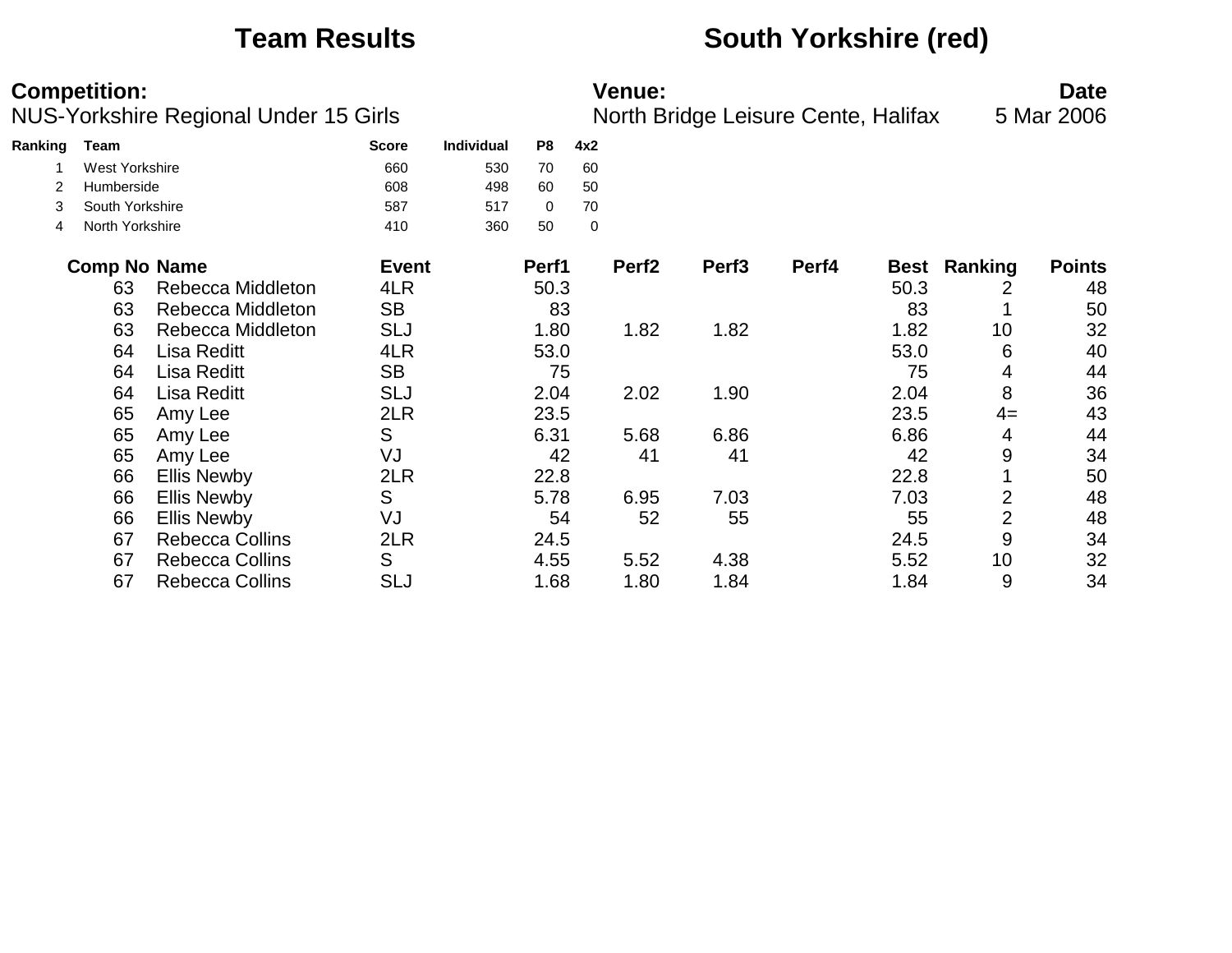## **Team Results West Yorkshire (green)**

|         | <b>Competition:</b>   | NUS-Yorkshire Regional Under 15 Girls |              |                   |             |             | <b>Venue:</b>     | North Bridge Leisure Cente, Halifax |       |             |                | <b>Date</b><br>5 Mar 2006 |
|---------|-----------------------|---------------------------------------|--------------|-------------------|-------------|-------------|-------------------|-------------------------------------|-------|-------------|----------------|---------------------------|
| Ranking | Team                  |                                       | <b>Score</b> | <b>Individual</b> | P8          | 4x2         |                   |                                     |       |             |                |                           |
|         | <b>West Yorkshire</b> |                                       | 660          | 530               | 70          | 60          |                   |                                     |       |             |                |                           |
| 2       | Humberside            |                                       | 608          | 498               | 60          | 50          |                   |                                     |       |             |                |                           |
| 3       | South Yorkshire       |                                       | 587          | 517               | $\mathbf 0$ | 70          |                   |                                     |       |             |                |                           |
| 4       | North Yorkshire       |                                       | 410          | 360               | 50          | $\mathbf 0$ |                   |                                     |       |             |                |                           |
|         | <b>Comp No Name</b>   |                                       | <b>Event</b> |                   | Perf1       |             | Perf <sub>2</sub> | Perf <sub>3</sub>                   | Perf4 | <b>Best</b> | <b>Ranking</b> | <b>Points</b>             |
|         | 70                    | <b>Rachel Speight</b>                 | 2LR          |                   | 23.9        |             |                   |                                     |       | 23.9        | $6=$           | 39                        |
|         | 70                    | <b>Rachel Speight</b>                 | <b>SB</b>    |                   | 82          |             |                   |                                     |       | 82          | $2=$           | 47                        |
|         | 70                    | <b>Rachel Speight</b>                 | VJ           |                   | 47          |             | 51                | 48                                  |       | 51          | $4=$           | 43                        |
|         | 71                    | Kathryn Blackburn                     | 4LR          |                   | 53.4        |             |                   |                                     |       | 53.4        | 7              | 38                        |
|         | 71                    | Kathryn Blackburn                     | S            |                   | 8.39        |             | 8.42              | 8.99                                |       | 8.99        |                | 50                        |
|         | 71                    | Kathryn Blackburn                     | <b>SLJ</b>   |                   | 2.16        |             | 2.18              | 2.20                                |       | 2.20        | 3              | 46                        |
|         | 72                    | Jessica Dobson                        | 2LR          |                   | 23.9        |             |                   |                                     |       | 23.9        | $6=$           | 39                        |
|         | 72                    | Jessica Dobson                        | <b>SB</b>    |                   | 82          |             |                   |                                     |       | 82          | $2=$           | 47                        |
|         | 72                    | Jessica Dobson                        | VJ           |                   | 51          |             | 48                | 51                                  |       | 51          | $4=$           | 43                        |
|         | 73                    | Tanya Cooper                          | 2LR          |                   | 24.9        |             |                   |                                     |       | 24.9        | 10             | 32                        |
|         | 73                    | Tanya Cooper                          | S            |                   | 6.16        |             | 0.00              | 6.93                                |       | 6.93        | 3              | 46                        |
|         | 73                    | <b>Tanya Cooper</b>                   | <b>SLJ</b>   |                   | 2.12        |             | 2.06              | 2.12                                |       | 2.12        | 5              | 42                        |
|         | 74                    | Joanna Bullock                        | 4LR          |                   | 49.8        |             |                   |                                     |       | 49.8        |                | 50                        |
|         | 74                    | Joanna Bullock                        | S            |                   | 6.23        |             | 6.75              | 5.59                                |       | 6.75        | 6              | 40                        |
|         | 74                    | Joanna Bullock                        | <b>SLJ</b>   |                   | 2.28        |             | 2.30              | 2.33                                |       | 2.33        | $\overline{2}$ | 48                        |
|         | 75                    | <b>Caroline Sanderson</b>             | 4LR          |                   | 55.3        |             |                   |                                     |       | 55.3        | 8              | 36                        |
|         | 75                    | <b>Caroline Sanderson</b>             | <b>SB</b>    |                   | 70          |             |                   |                                     |       | 70          | $7=$           | 37                        |
|         | 75                    | <b>Caroline Sanderson</b>             | VJ           |                   | 56          |             | 56                | 54                                  |       | 56          |                | 50                        |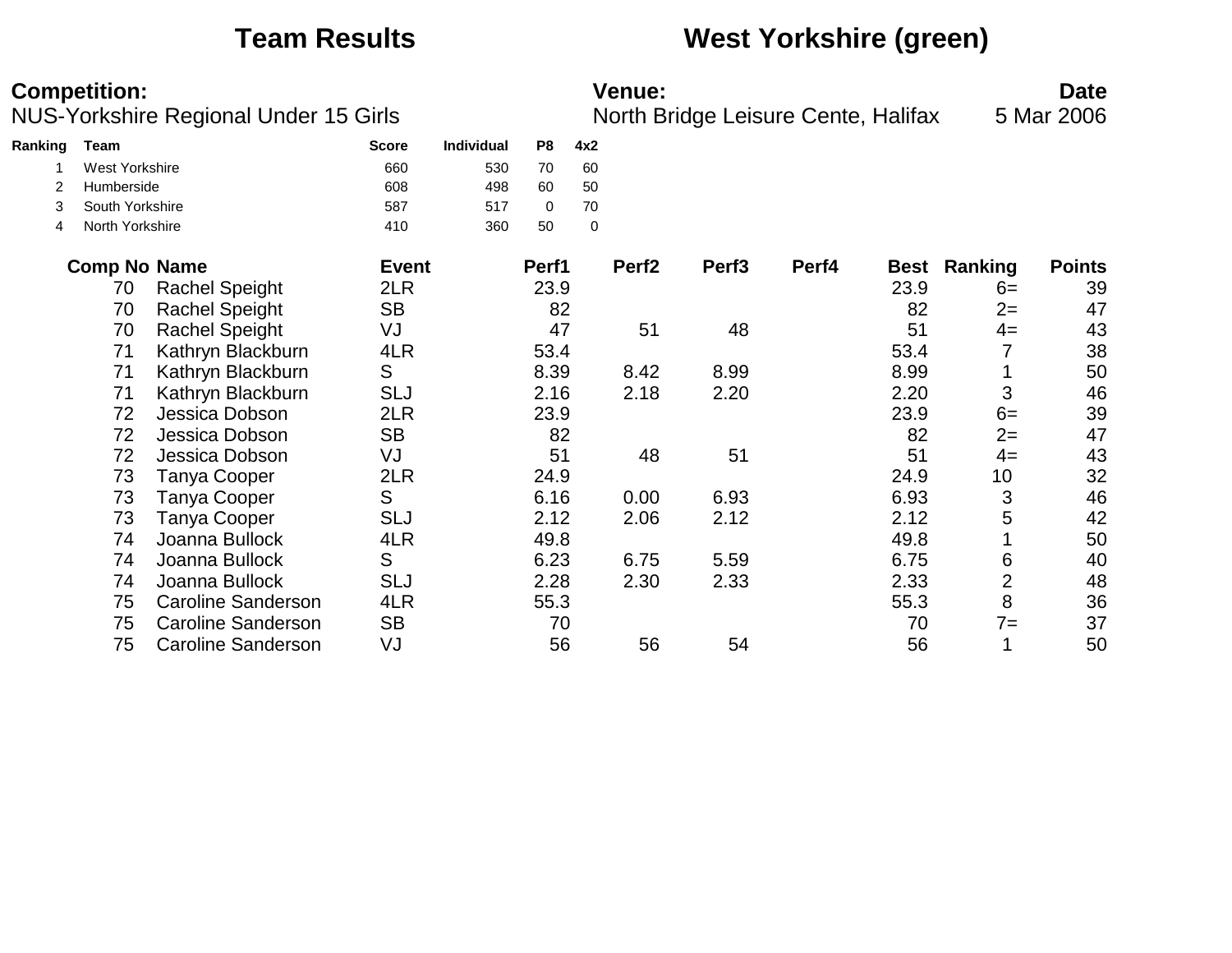## **Results Sheet 2 Lap Race**

### **Competition:**<br>**Date**<br>**NUS-Yorkshire Regional Under 15 Girls Date**<br>**Date Date Date Date Date Date Date Date Date Date Date Date Date Date Date Date Date Date Date Date Date Date** NUS-Yorkshire Regional Under 15 Girls

|              | so Tomormo Rogional Ondor To Omo |               |                    |             | <b>Notar Bridge Leibard Ochte, Hama</b> x |
|--------------|----------------------------------|---------------|--------------------|-------------|-------------------------------------------|
| Ranking Team |                                  | <b>Colour</b> | <b>BibNo Name</b>  | <b>Best</b> | <b>Points</b>                             |
|              | South Yorkshire                  | red           | 66 Ellis Newby     | 22.8        | 50                                        |
| 2            | North Yorkshire                  | navy          | 58 Leanne Shaw     | 22.9        | 48                                        |
| 3            | Humberside                       | orange        | 49 Katie Roberts   | 23.2        | 46                                        |
|              | 4= North Yorkshire               | navy          | 56 Ruth Hill       | 23.5        | 43                                        |
|              | 4= South Yorkshire               | red           | 65 Amy Lee         | 23.5        | 43                                        |
|              | 6= West Yorkshire                | green         | 70 Rachel Speight  | 23.9        | 39                                        |
|              | 6= West Yorkshire                | green         | 72 Jessica Dobson  | 23.9        | 39                                        |
| 8            | North Yorkshire                  | navy          | 57 Brogan Fraser   | 24.1        | 36                                        |
| 9            | South Yorkshire                  | red           | 67 Rebecca Collins | 24.5        | 34                                        |
| 10           | West Yorkshire                   | green         | 73 Tanya Cooper    | 24.9        | 32                                        |
| 11           | Humberside                       | orange        | 52 Beth Hay        | 25.2        | 30                                        |
| 12           | Humberside                       | orange        | 51 Jessica Ding    | 25.7        | 28                                        |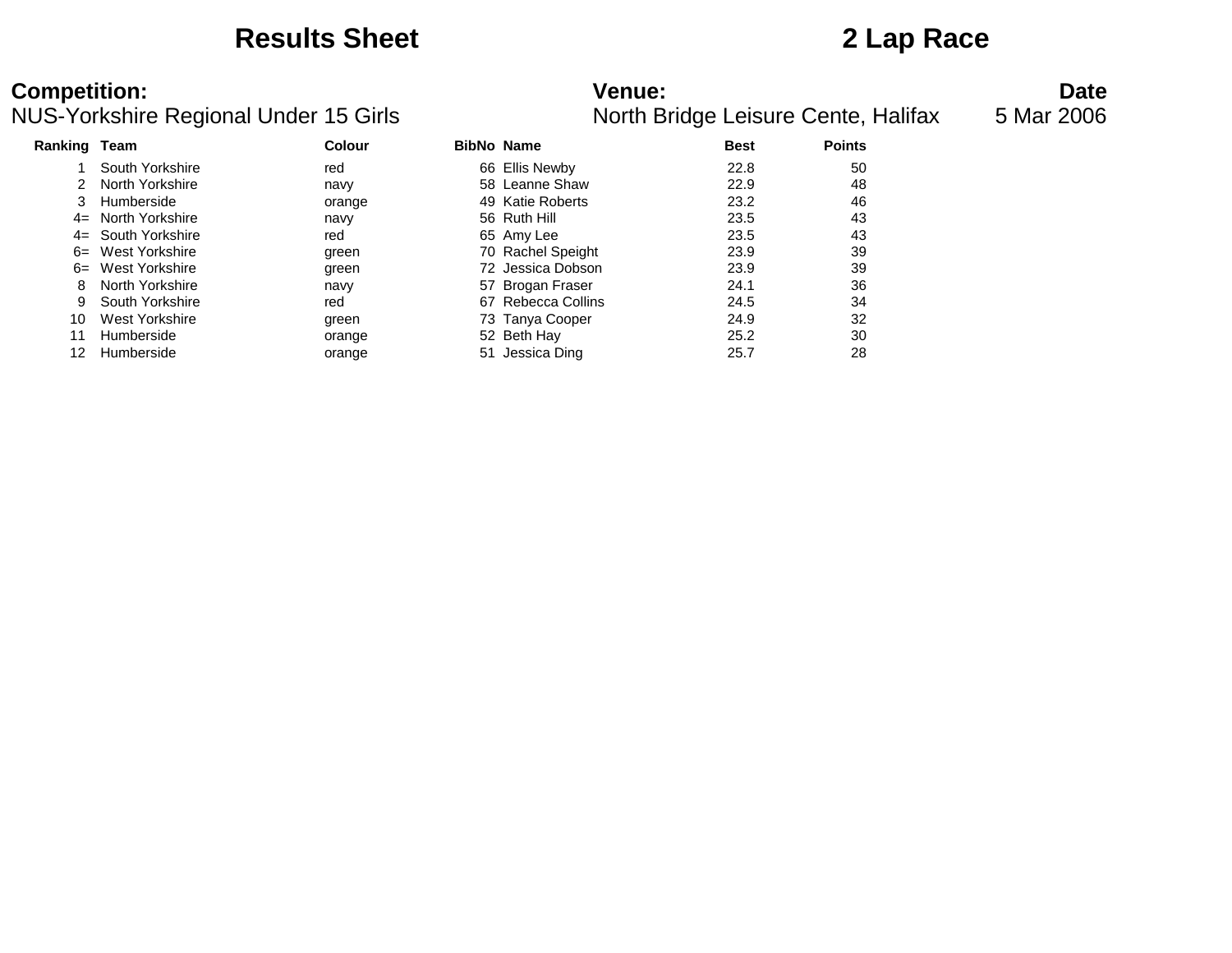## **Results Sheet 4 Lap Race**

| <b>Ranking Team</b> |                   | Colour | <b>BibNo Name</b>     | <b>Best</b> | <b>Points</b> |
|---------------------|-------------------|--------|-----------------------|-------------|---------------|
|                     | West Yorkshire    | green  | 74 Joanna Bullock     | 49.8        | 50            |
|                     | 2 South Yorkshire | red    | 63 Rebecca Middleton  | 50.3        | 48            |
|                     | 3 Humberside      | orange | 53 Dawn Jackson       | 51.5        | 46            |
| 4                   | Humberside        | orange | 50 Saskia Berkin      | 51.6        | 44            |
| 5                   | Humberside        | orange | 54 Hayley Strachan    | 52.0        | 42            |
| 6.                  | South Yorkshire   | red    | 64 Lisa Reditt        | 53.0        | 40            |
|                     | West Yorkshire    | green  | 71 Kathryn Blackburn  | 53.4        | 38            |
| 8                   | West Yorkshire    | green  | 75 Caroline Sanderson | 55.3        | 36            |
|                     |                   |        |                       |             |               |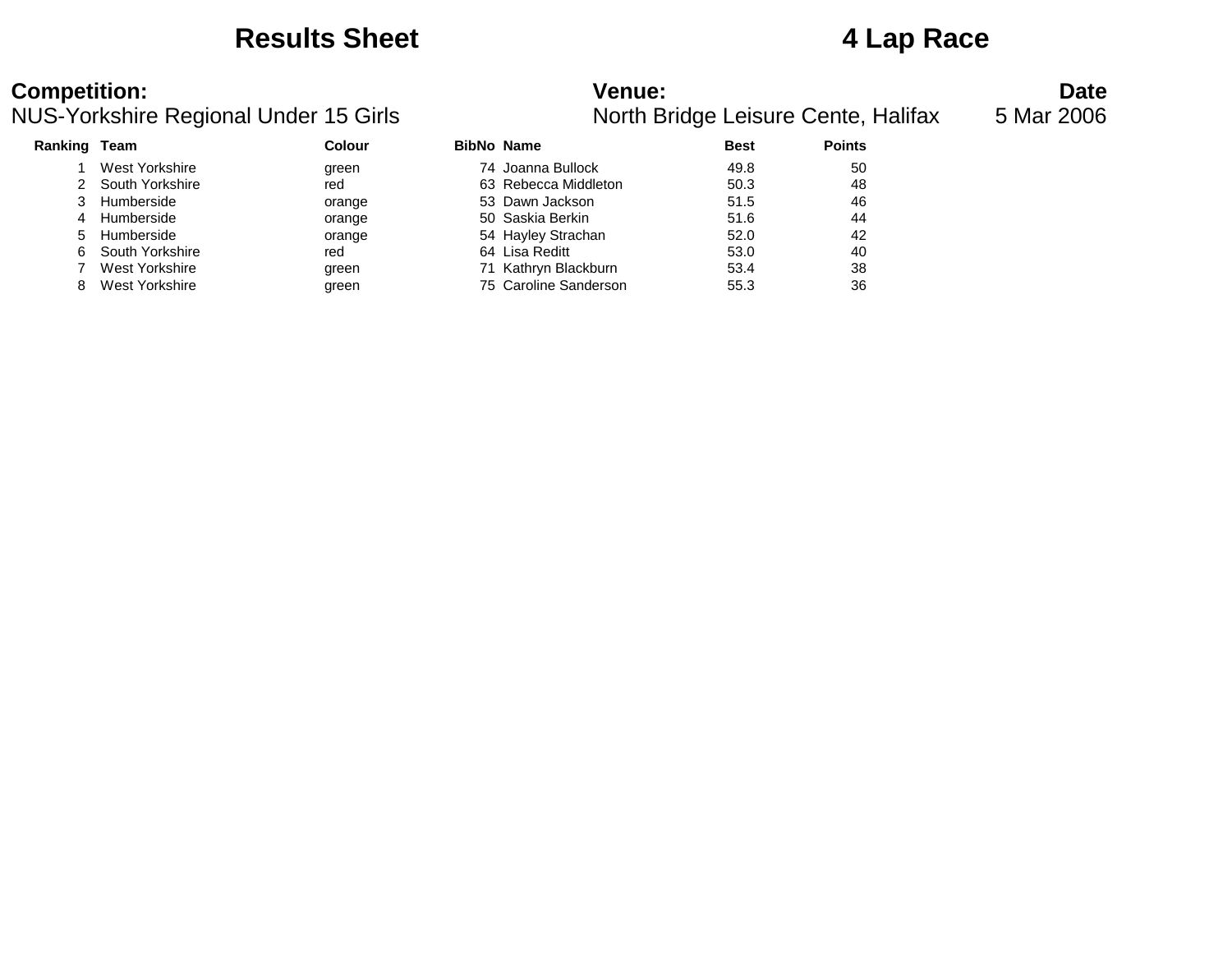## **Event Official Results Sheet 8 Lap Paarlauf**

| <b>Competition:</b><br>NUS-Yorkshire Regional Under 15 Girls |    |                 | <b>Venue:</b><br>North Bridge Leisure Cente, Halifax | <b>Date</b><br>5 Mar 2006 |       |                    |               |  |
|--------------------------------------------------------------|----|-----------------|------------------------------------------------------|---------------------------|-------|--------------------|---------------|--|
| Ranking Code Team                                            |    |                 | Colour                                               | Heat                      | Final | <b>Performance</b> | <b>Points</b> |  |
|                                                              | 04 | West Yorkshire  | green                                                | 1:40.1                    | 0.0   | 1:40.1             | 70            |  |
|                                                              | 01 | Humberside      | orange                                               | 1:41.4                    | 0.0   | 1:41.4             | 60            |  |
|                                                              | 02 | North Yorkshire | navy                                                 | 1:42.7                    | 0.0   | 1:42.7             | 50            |  |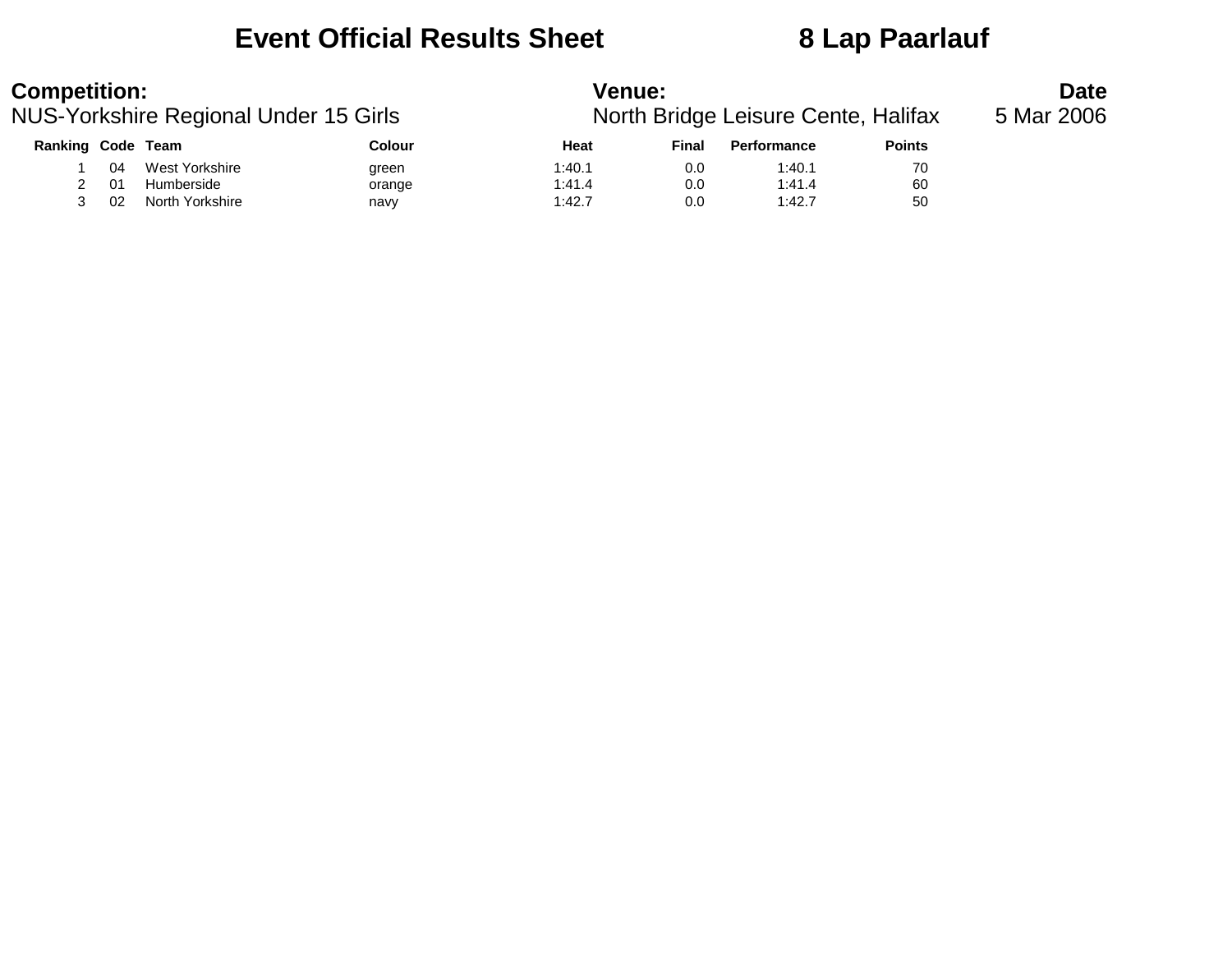## **Event Official Results Sheet 4 x 2 Lap Relay**

| <b>Competition:</b><br>NUS-Yorkshire Regional Under 15 Girls |    |                 | <b>Venue:</b><br>North Bridge Leisure Cente, Halifax | <b>Date</b><br>5 Mar 2006 |       |                    |               |  |
|--------------------------------------------------------------|----|-----------------|------------------------------------------------------|---------------------------|-------|--------------------|---------------|--|
| Ranking Code Team                                            |    |                 | Colour                                               | Heat                      | Final | <b>Performance</b> | <b>Points</b> |  |
|                                                              | 03 | South Yorkshire | red                                                  | 1:34.0                    | 0.0   | 1:34.0             | 70            |  |
|                                                              | 04 | West Yorkshire  | green                                                | 1:35.4                    | 0.0   | 1:35.4             | 60            |  |
|                                                              | 01 | Humberside      | orange                                               | 1:36.2                    | 0.0   | 1:36.2             | 50            |  |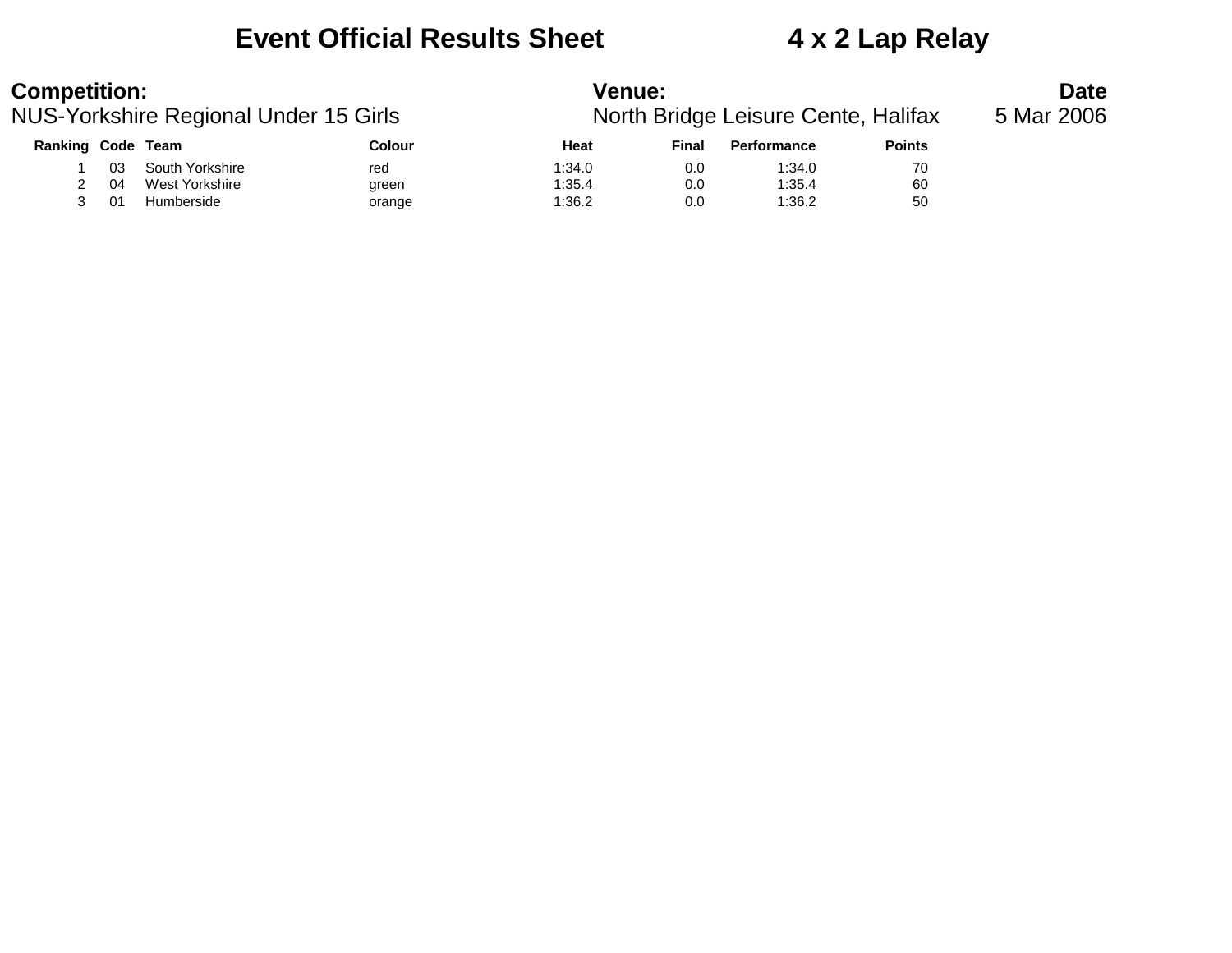## **Results Sheet Shot**

| Ranking | Team            | <b>Colour</b> |    | <b>BibNo Name</b>    | <b>Best</b> | <b>Points</b> |
|---------|-----------------|---------------|----|----------------------|-------------|---------------|
|         | West Yorkshire  | green         |    | 71 Kathryn Blackburn | 8.99        | 50            |
|         | South Yorkshire | red           |    | 66 Ellis Newby       | 7.03        | 48            |
| 3       | West Yorkshire  | green         |    | 73 Tanya Cooper      | 6.93        | 46            |
| 4       | South Yorkshire | red           |    | 65 Amy Lee           | 6.86        | 44            |
| 5.      | Humberside      | orange        |    | 49 Katie Roberts     | 6.76        | 42            |
| 6       | West Yorkshire  | green         |    | 74 Joanna Bullock    | 6.75        | 40            |
|         | Humberside      | orange        |    | 50 Saskia Berkin     | 6.63        | 38            |
| 8       | North Yorkshire | navy          |    | 56 Ruth Hill         | 6.41        | 36            |
| 9       | Humberside      | orange        |    | 53 Dawn Jackson      | 6.28        | 34            |
|         | South Yorkshire | red           | 67 | Rebecca Collins      | 5.52        | 32            |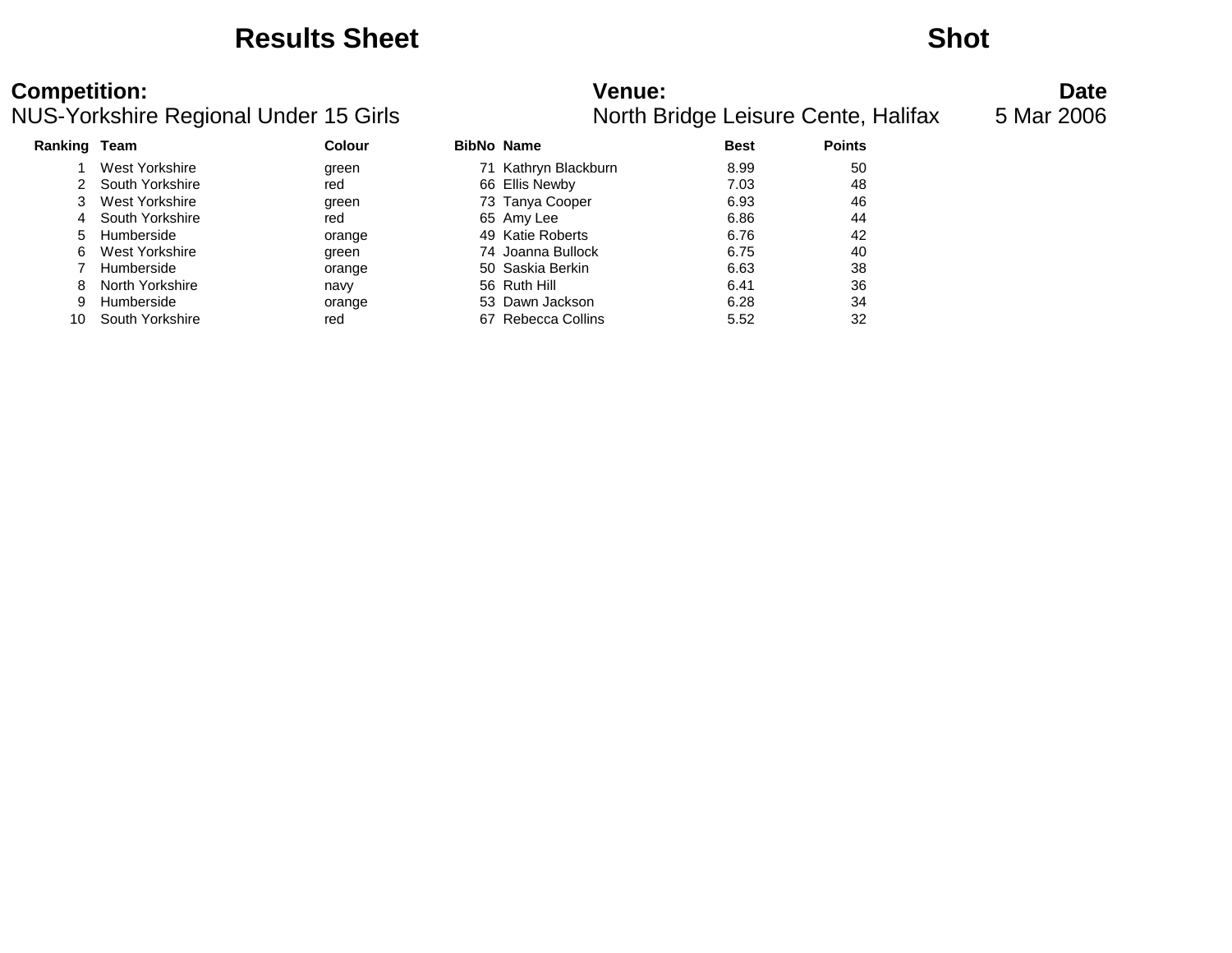## **Results Sheet Speed Bounce**

| 'enue: |                         |  |
|--------|-------------------------|--|
|        | lorth Bridge Leisure Ce |  |

| <b>Ranking Team</b> |                 | Colour | <b>BibNo Name</b>     | Total | <b>Points</b> |
|---------------------|-----------------|--------|-----------------------|-------|---------------|
|                     | South Yorkshire | red    | 63 Rebecca Middleton  | 83    | 50            |
| $2=$                | West Yorkshire  | green  | 70 Rachel Speight     | 82    | 47            |
| $2=$                | West Yorkshire  | green  | 72 Jessica Dobson     | 82    | 47            |
| 4                   | South Yorkshire | red    | 64 Lisa Reditt        | 75    | 44            |
| 5                   | Humberside      | orange | 51 Jessica Ding       | 74    | 42            |
| 6                   | Humberside      | orange | 54 Hayley Strachan    | 71    | 40            |
| $7 =$               | North Yorkshire | navy   | 57 Brogan Fraser      | 70    | 37            |
| $7 =$               | West Yorkshire  | green  | 75 Caroline Sanderson | 70    | 37            |
| 9                   | Humberside      | orange | 52 Beth Hay           | 66    | 34            |
| 10                  | North Yorkshire | navy   | 58 Leanne Shaw        | 64    | 32            |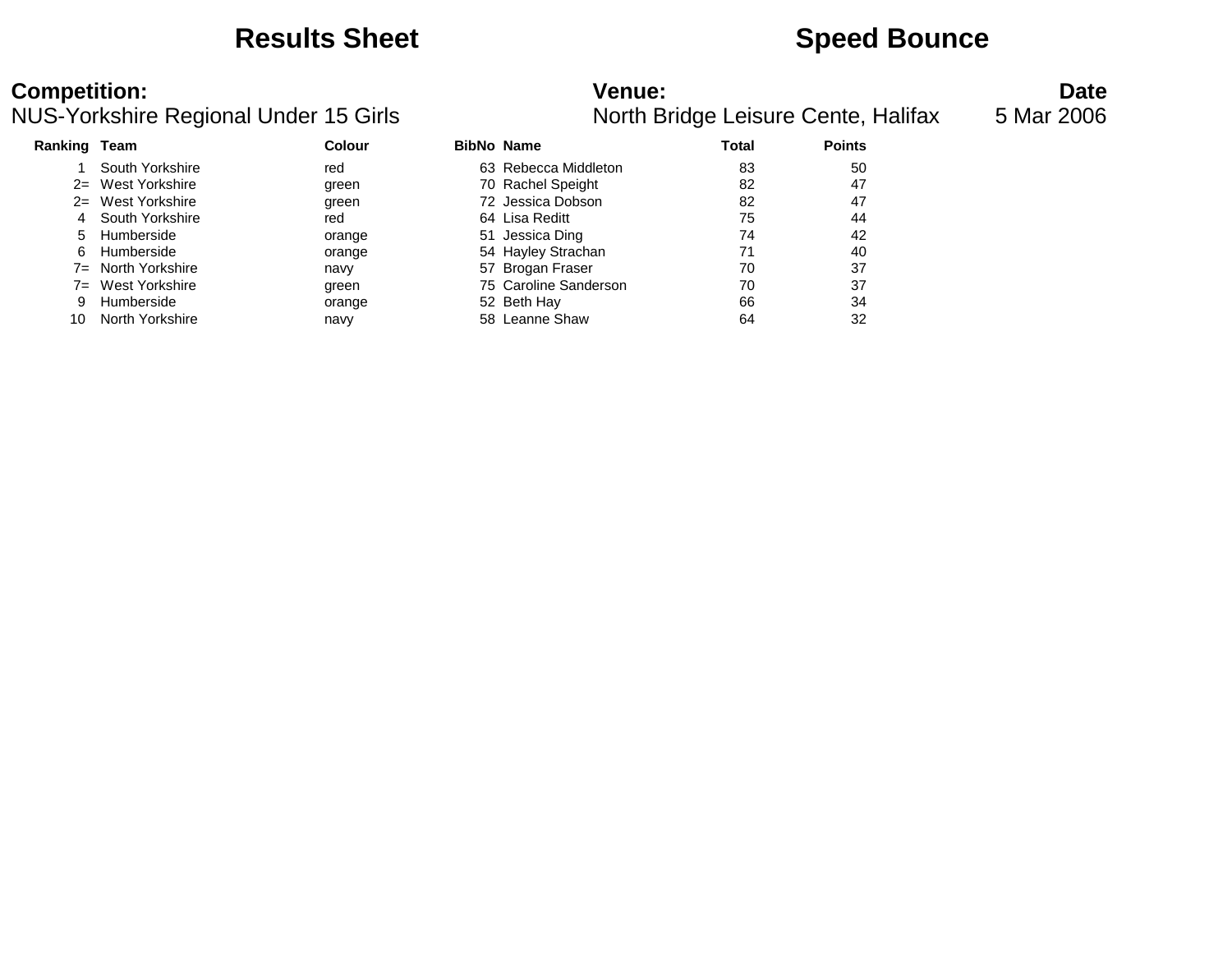## **Results Sheet Standing Long Jump**

### **Competition:**<br>**Date**<br>Nunder 15 Girls **Venue: Participal Under 15 Girls Participal Proof the Bridge Leisure Cente, Halifax 5 Mar 2006** NUS-Yorkshire Regional Under 15 Girls

| Ranking | Team            | Colour | <b>BibNo Name</b> |                      | <b>Best</b> | <b>Points</b> |
|---------|-----------------|--------|-------------------|----------------------|-------------|---------------|
|         | North Yorkshire | navy   |                   | 58 Leanne Shaw       | 2.34        | 50            |
|         | West Yorkshire  | green  |                   | 74 Joanna Bullock    | 2.33        | 48            |
|         | West Yorkshire  | green  |                   | 71 Kathryn Blackburn | 2.20        | 46            |
| 4       | Humberside      | orange |                   | 50 Saskia Berkin     | 2.16        | 44            |
| 5.      | West Yorkshire  | green  |                   | 73 Tanya Cooper      | 2.12        | 42            |
| 6.      | North Yorkshire | navy   |                   | 56 Ruth Hill         | 2.10        | 40            |
|         | Humberside      | orange |                   | 52 Beth Hay          | 2.06        | 38            |
| 8       | South Yorkshire | red    |                   | 64 Lisa Reditt       | 2.04        | 36            |
| 9       | South Yorkshire | red    |                   | 67 Rebecca Collins   | 1.84        | 34            |
| 10      | South Yorkshire | red    |                   | 63 Rebecca Middleton | 1.82        | 32            |
|         | Humberside      | orange | 51                | Jessica Ding         | 1.74        | 30            |